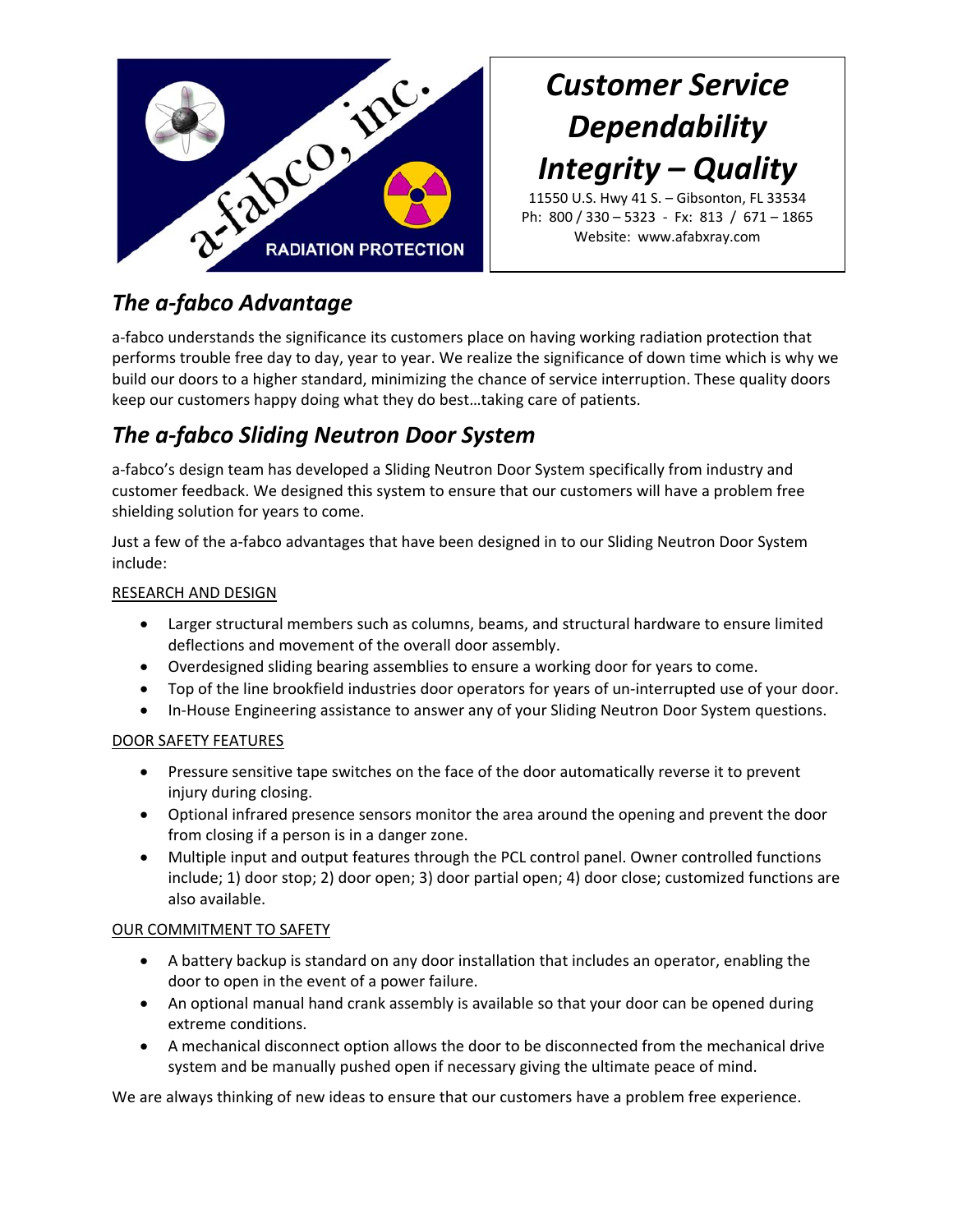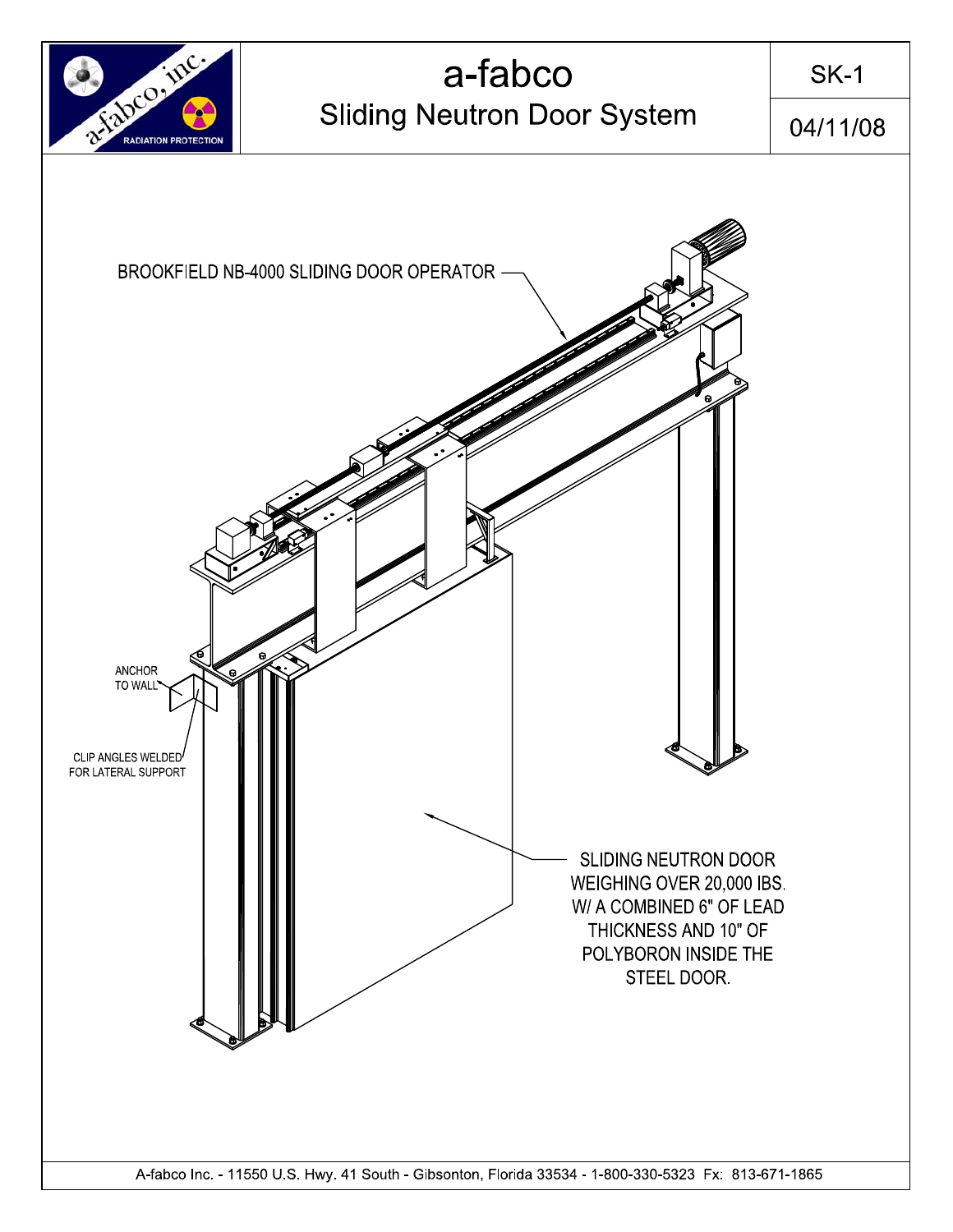

## a-fabco **Sliding Neutron Door System**

 $SK-2$ 

04/11/08



A-fabco Inc. - 11550 U.S. Hwy. 41 South - Gibsonton, Florida 33534 - 1-800-330-5323 Fx: 813-671-1865